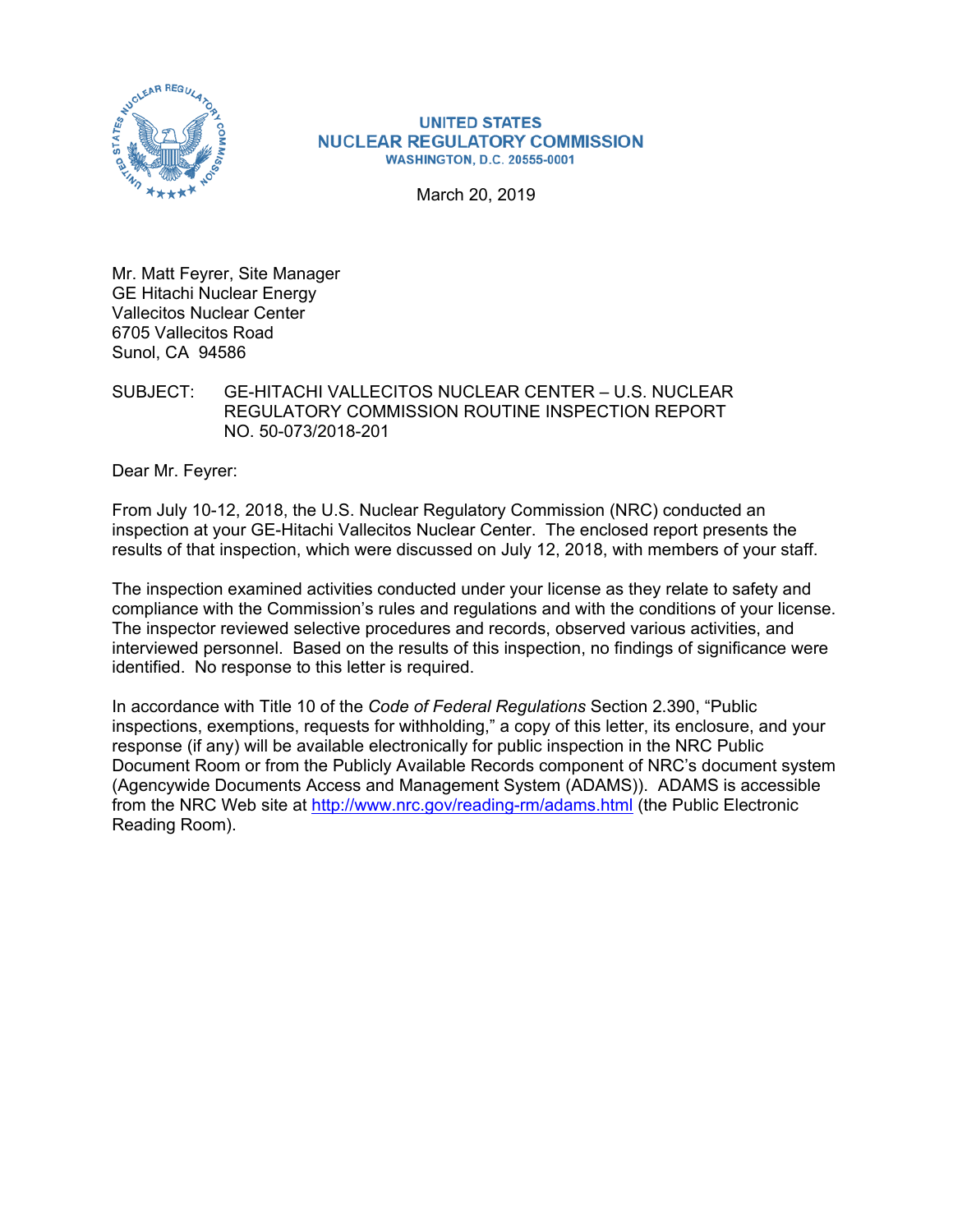Should you have any questions concerning this inspection, please contact Mr. Johnny H. Eads at (301) 415-0136 or by electronic mail at <u>Johnny.Eads@nrc.gov</u>.

Sincerely,

#### */RA/*

Anthony J. Mendiola, Chief Research and Test Reactors Oversight Branch Division of Licensing Projects Office of Nuclear Reactor Regulation

Docket No. 50-073 License No. R-33

Enclosure: As stated

cc: w/enclosure: See next page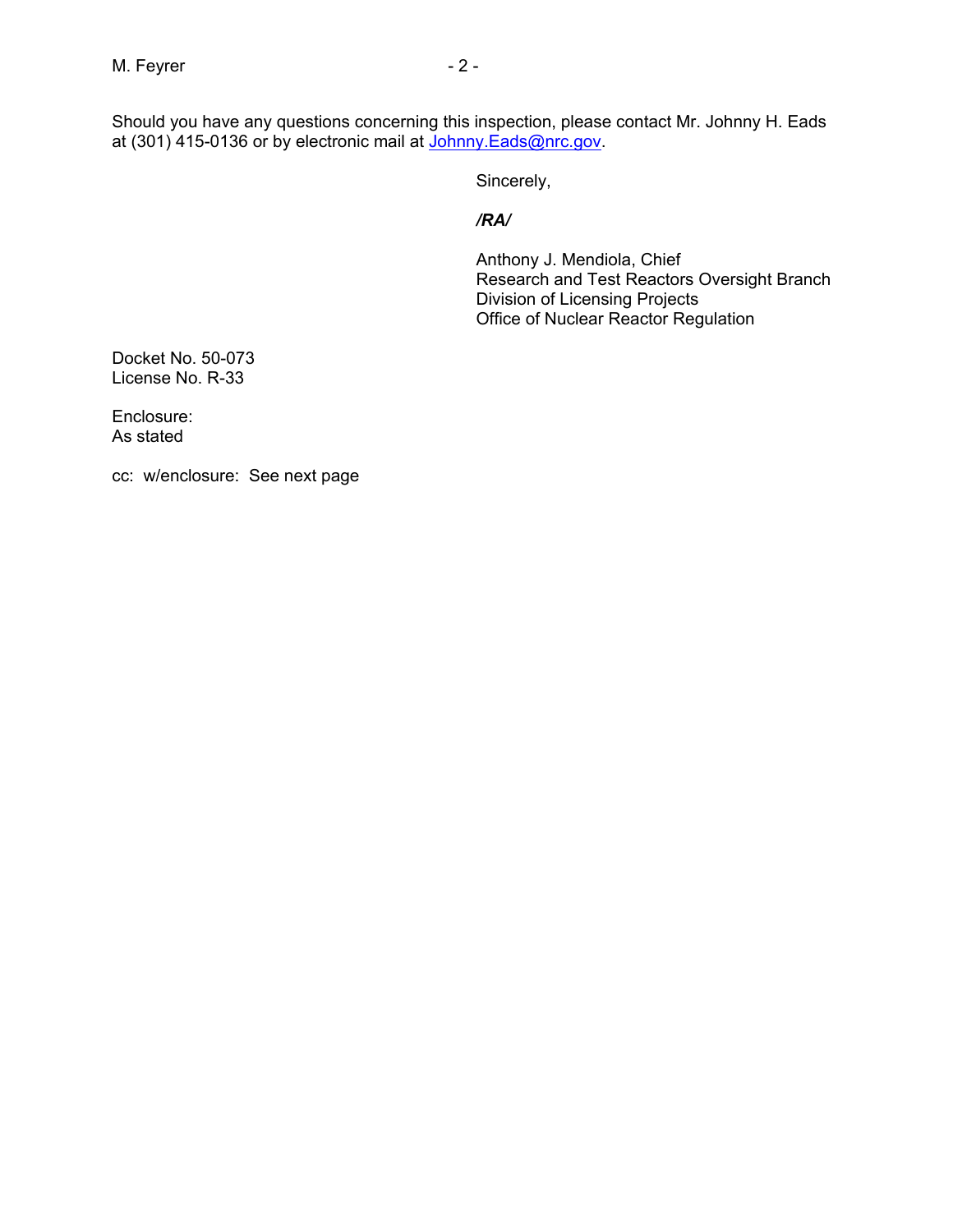### GE Hitachi (NTR) Docket No. 50-073

cc:

Mark Leik, Manager Regulatory Compliance GE Hitachi Nuclear Energy Vallecitos Nuclear Center 6705 Vallecitos Road Sunol, CA 94586

Thomas McConnell, Manager Nuclear Test Reactor GE Hitachi Nuclear Energy Vallecitos Nuclear Center 6705 Vallecitos Road Sunol, CA 94586

Scott Murray, Manager Facility Licensing GE Hitachi Nuclear Energy 3901 Castle Hayne Road Wilmington, NC 28401

**Commissioner** California Energy Commission 1516 Ninth Street, MS-34 Sacramento, CA 95814

California Department of Health ATTN: Chief Radiologic Health Branch P.O. Box 997414, MS 7610 Sacramento, CA 95899-7414

Test, Research and Training Reactor Newsletter Attention: Amber Johnson Dept of Materials Science and Engineering University of Maryland 4418 Stadium Drive College Park, MD 20742-2115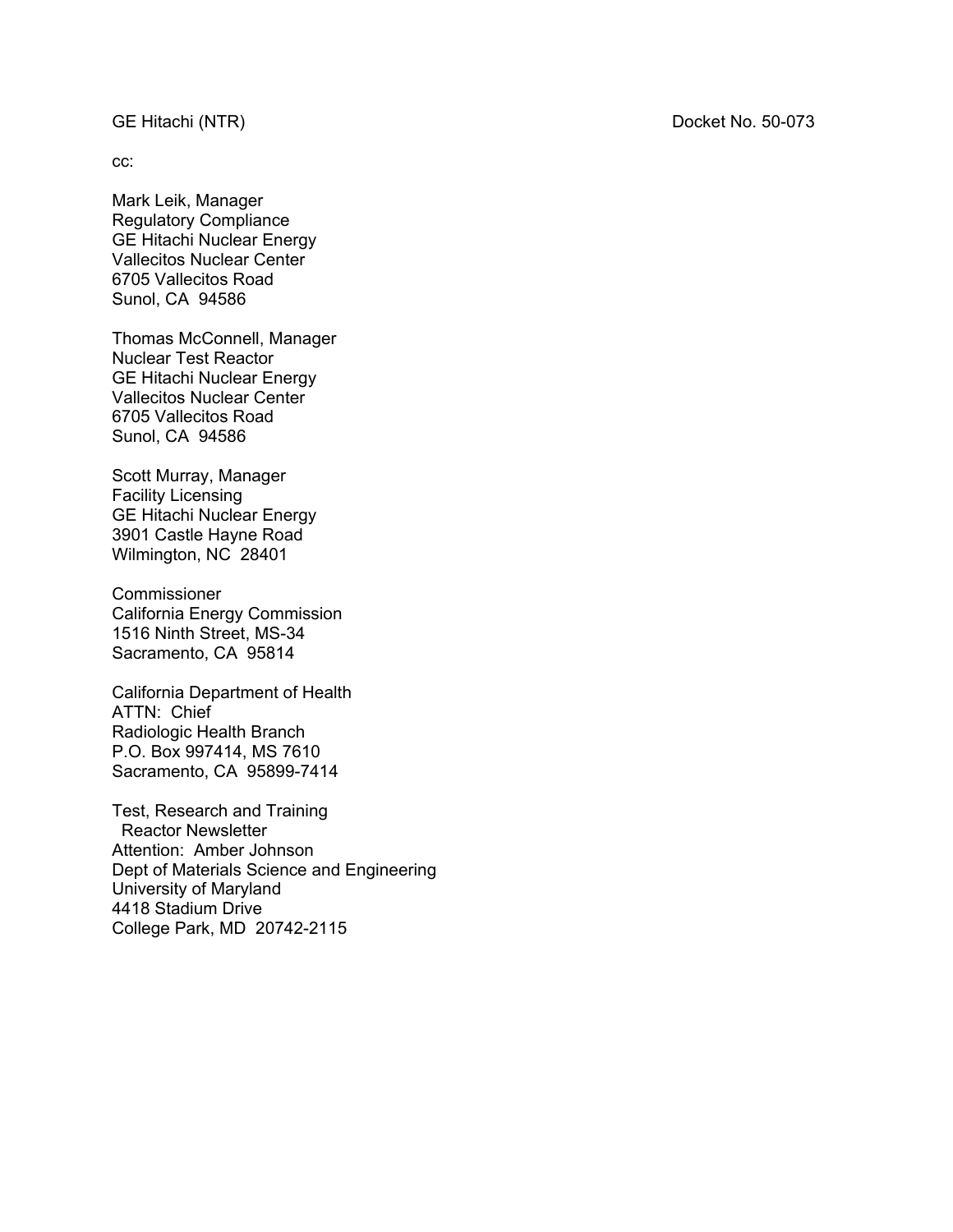SUBJECT: GE-HITACHI VALLECITOS NUCLEAR CENTER – U.S. NUCLEAR REGULATORY COMMISSION ROUTINE INSPECTION REPORT NO. 50-073/2018-201 DATE: MARCH 20, 2109

# **DISTRIBUTION**:

| <b>PUBLIC</b>         | PROB r/f       | RidsNrrDlpPrlb |
|-----------------------|----------------|----------------|
| <b>RidsNrrDlpProb</b> | DHardesty, NRR | JEads, NRR     |
| NParker, NRR          | AMendiola, NRR | DHardesty, NRR |
| LTran, NRR            |                |                |

| <b>ADAMS Accession No. ML19074A201</b> |                  | *concurred via e-mail | <b>NRC-002</b>  |
|----------------------------------------|------------------|-----------------------|-----------------|
| <b>OFFICE</b>                          | NRR/DLP/PROB/PM* | NRR/DLP/PROB/LA*      | NRR/DLP/PROB/BC |
| <b>NAME</b>                            | JEads            | NParker               | AMendiola       |
| l date                                 | 3/19/19          | 3/15/19               | 3/20/19         |

**OFFICIAL RECORD COPY**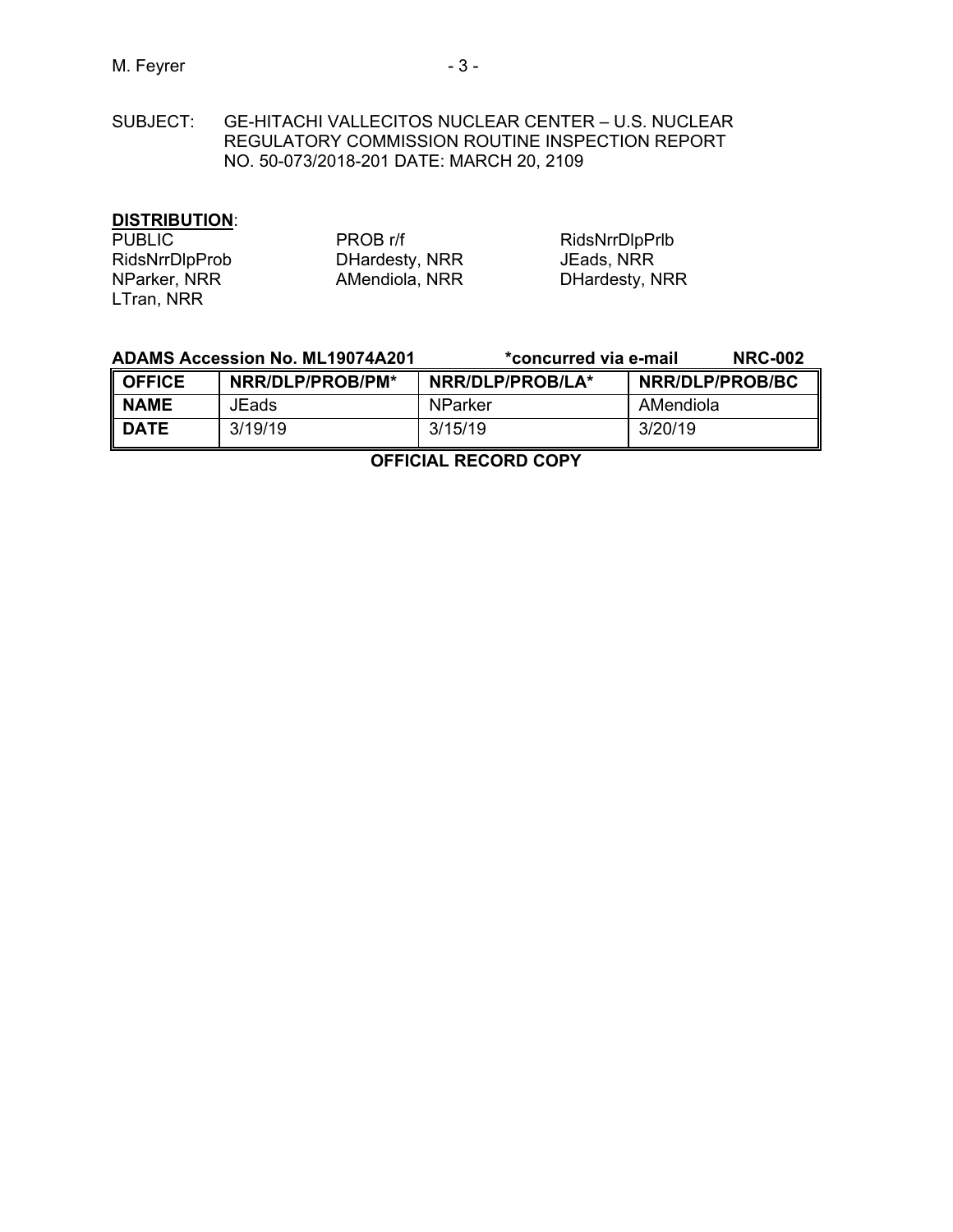#### **U.S. NUCLEAR REGULATORY COMMISSION** OFFICE OF NUCLEAR REACTOR REGULATION

| Docket No.:  | 50-073                                       |
|--------------|----------------------------------------------|
| License No.: | $R-33$                                       |
| Report No:   | 50-073/2018-201                              |
| Licensee:    | <b>GE-Hitachi Vallecitos Nuclear Center</b>  |
| Facility:    | <b>General Electric Nuclear Test Reactor</b> |
| Location:    | Sunol, CA                                    |
| Dates:       | July 10-12, 2018                             |
| Inspector:   | <b>Johnny Eads</b>                           |
|              |                                              |

Approved by: Anthony J. Mendiola, Chief Research and Test Reactors Oversight Branch Division of Licensing Projects Office of Nuclear Reactor Regulation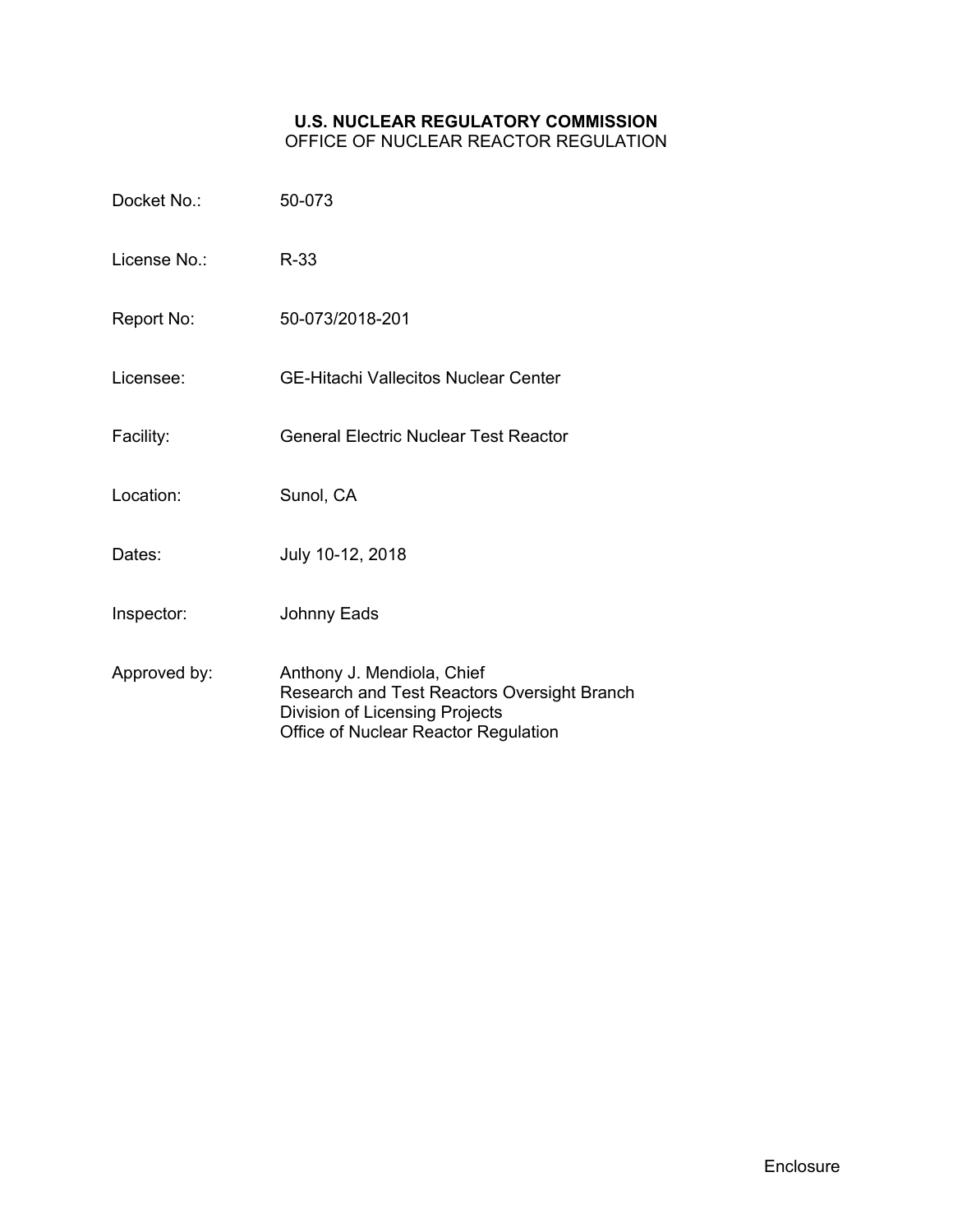# EXECUTIVE SUMMARY

## GE-Hitachi Vallecitos Nuclear Center Nuclear Test Reactor NRC Inspection Report No. 50-073/2018-201

The primary focus of this routine, announced inspection was the onsite review of selected aspects of the GE-Hitachi Vallecitos Nuclear Center's (VNC or the licensee's) Class II research reactor safety programs including: (1) organization and staffing; (2) operations logs and records; (3) procedures; (4) requalification training; (5) surveillance and limiting conditions for operation (LCO); (6) experiments; (7) health physics; (8) design changes; (9) committees, audits and review; (10) emergency planning; (11) maintenance logs and records; (12) fuel handling logs and records; and (13) transportation of radioactive materials procedures. The licensee's programs were acceptably directed toward the protection of public health and safety, and in compliance with the U.S. Nuclear Regulatory Commission (NRC) requirements.

## Organization and staffing

• Organizational structure and staffing were consistent with technical specification (TS) requirements.

## Operations Logs and Records

• Operations Logs and records were maintained in accordance with procedures and TSs.

#### Procedures

• The program for changing, controlling, and implementing facility procedures was acceptably maintained as required by the TSs and the applicable procedures.

#### Requalification Training

• Operator requalification was conducted as required by the Operator Requalification Plan

#### Surveillance and Limiting Conditions for Operation

- The inspector found that the surveillance program and supporting procedures met TS requirements.
- Operations met the TS LCO and surveillance requirements.

#### **Experiments**

Experiments were reviewed and approved as required by the TS.

#### Health Physics

• Surveys were being completed and documented as required.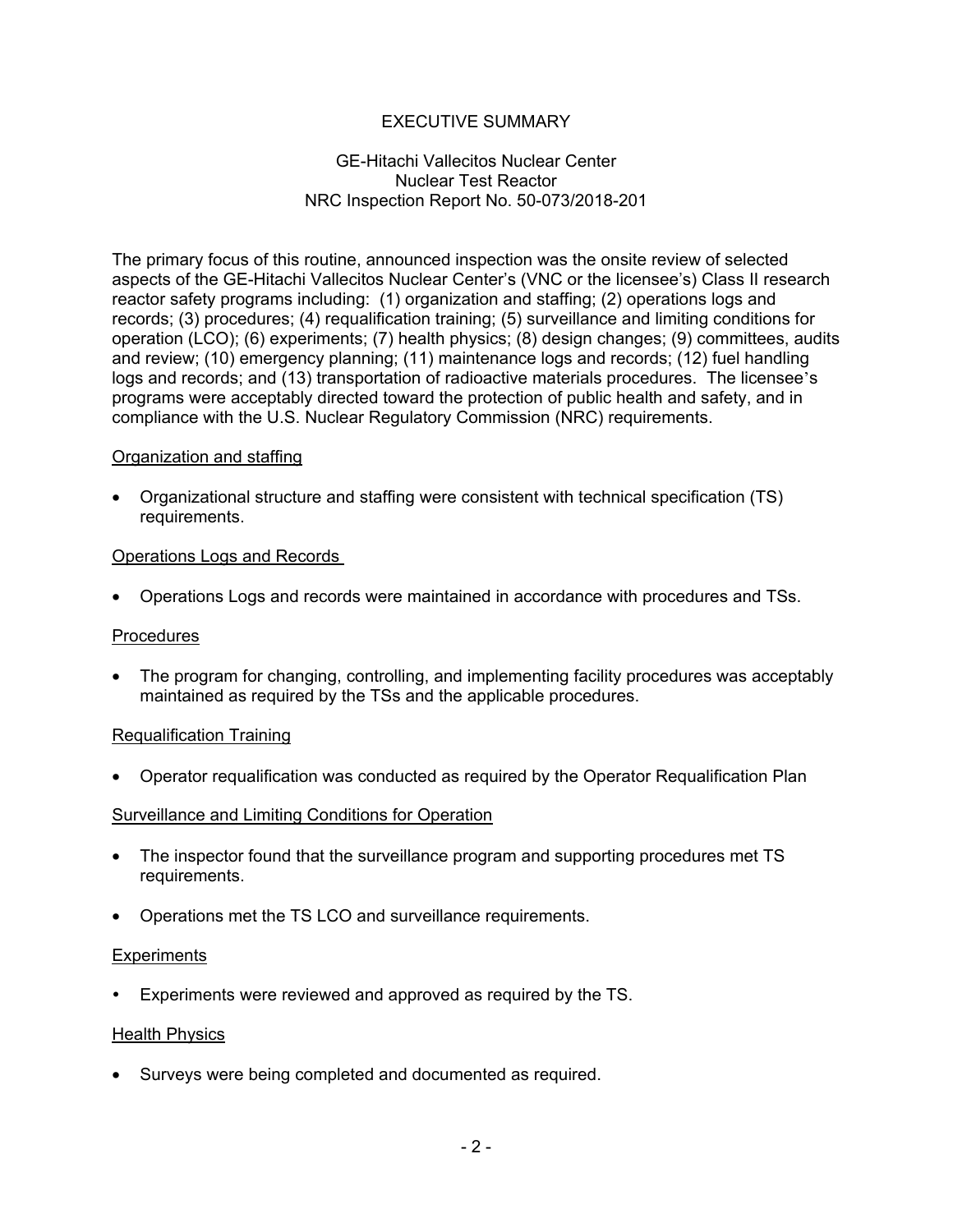- Postings met regulatory requirements.
- Personnel dosimetry was being worn and recorded doses were within the NRC's regulatory limits.
- Radiation monitoring equipment was being maintained and calibrated as required.
- The radiation protection program (RPP) satisfied regulatory requirements.
- The radiation protection training program was being administered as required.
- Environmental monitoring satisfied license and regulatory requirements.

## Design Changes

• The review, evaluation, and documentation of changes to the facility satisfied NRC requirements.

## Committee Audits and Reviews

• The review and audit program was being conducted acceptably by the Nuclear Safety Review Group (NSRG) as stipulated in the TS.

## Emergency Planning

 The emergency preparedness program was conducted in accordance with the Emergency Plan (E-Plan).

#### Maintenance Logs and Records

• Maintenance logs, records, reviews, and performance satisfied TS and procedure requirements.

#### Fuel Handling Logs and Records

 Fuel handling and inspection activities were completed and documented as required by TS and facility procedures.

## Transportation of Radioactive Materials

• The program for shipping radioactive material satisfied regulatory requirements.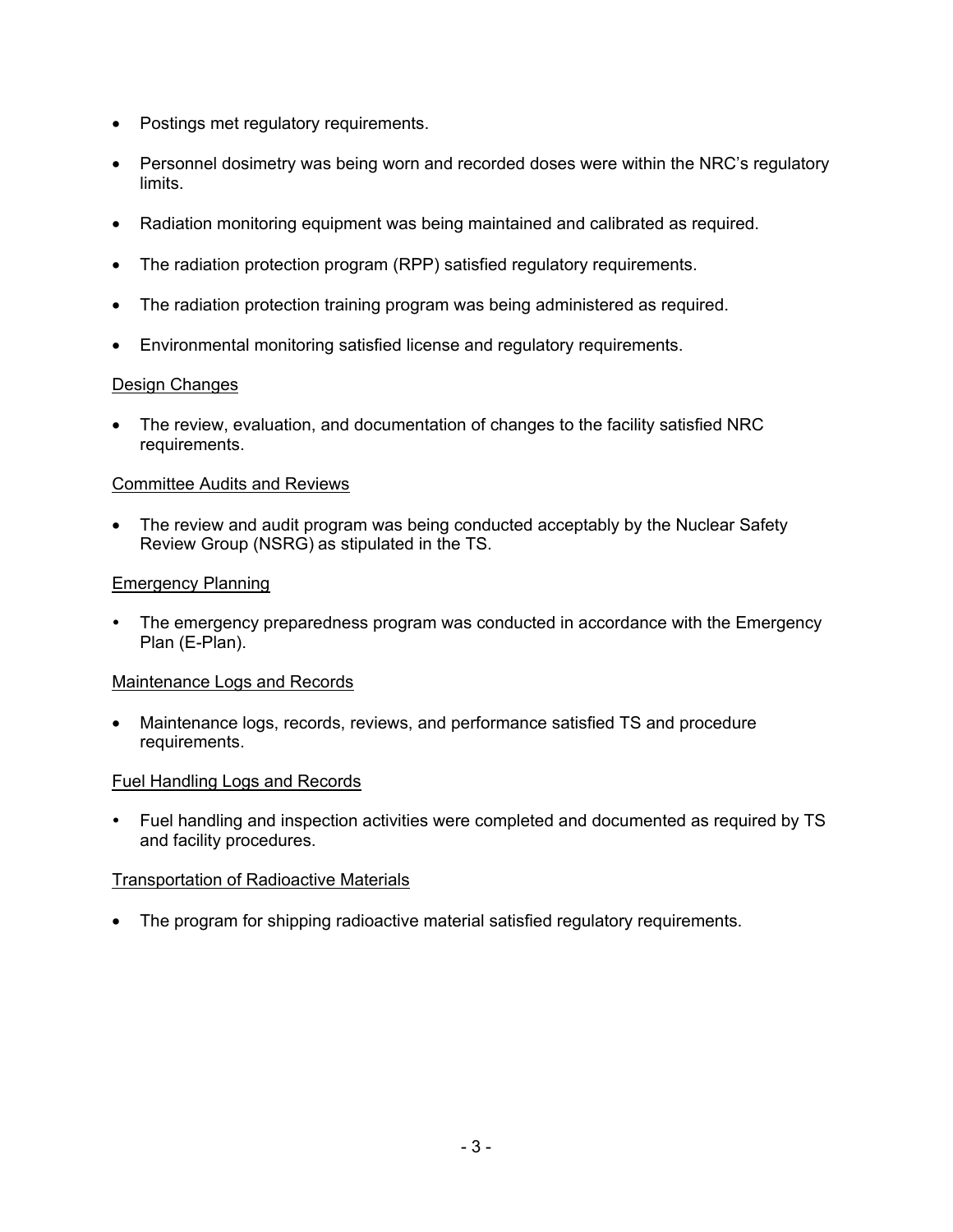# REPORT DETAILS

# **Summary of Facility Status**

The GE-Hitachi VNC's 100 kilowatt research reactor was operated in support of neutron radiography, experiments, reactor operator training, and periodic equipment surveillances. During the inspection, the reactor was operated for radiography for the licensee's clientele.

## **1. Organization and Staffing**

#### a. Inspection Scope (Inspection Procedure (IP) 69001)

To ensure that the requirements of TS Sections 6.1, "Organization and Staffing," and 6.6.2, "Special Reports," were being met, the inspector reviewed:

- General Electric Nuclear Test Reactor (NTR) organizational structure and staffing
- Annual Report No. 58 for the GE-Hitachi NTR, dated April 18, 2018
- Standard Operating Procedure (SOP) 6.0, "Operational Summary"
- NTR Daily Surveillance Check Sheets for the past 2 years

## b. Observations and Findings

The licensee's functional organization had not changed since the last NRC inspection in this area. The reactor operations staffs' qualifications satisfied the training and experience requirements stipulated in the TS. The operations logs and associated records confirmed that shift staffing met the minimum requirements for duty personnel. Review of records and staffing procedures verified that management responsibilities were administered as required by the TS.

## c. Conclusion

The licensee's organization and staffing were in compliance with the requirements specified in the TS.

## **2. Operations Logs and Records**

#### a. Inspection Scope (IP 69001)

To ensure that the requirements of TS Sections 3.0, "Limiting Conditions for Operation (LCO)," 4.0, "Surveillance Requirements," and 6.0, "Administrative Controls," were being met, the inspector reviewed:

- NTR Console Log Books for the past 2 years
- Annual Report No. 58 for the GE-Hitachi NTR, dated April 18, 2018
- SOP 6.0, "Operational Summary"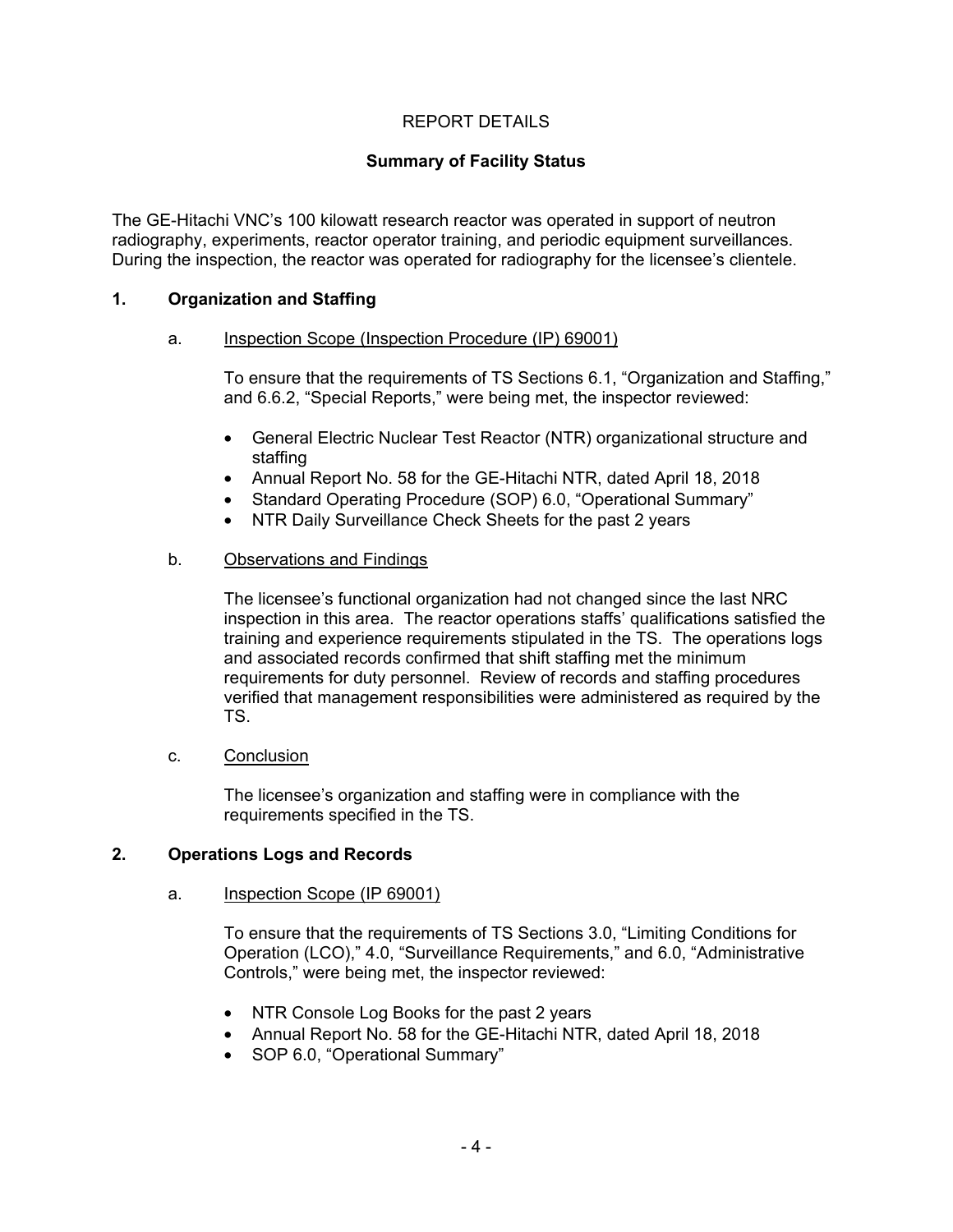- NTR Daily Surveillance Check Sheets for the past 2 years
- Control Room Data Sheets for the past 2 years

## b. Observations and Findings

The inspector conducted observations of routine activities, including the startup checkout and reactor startup, and reviewed the NTR console log books, monthly and daily surveillance check sheets, and operation record forms. It was noted that the operators on duty were knowledgeable and proficient.

The inspector verified that the reactor operating characteristics and other procedurally required entries were logged appropriately and that the checklists were completed. A review of the licensee's logs and records indicated that the TS operational limits had not been exceeded and that the shift staffing met the minimum requirements.

c. Conclusion

The licensee's record keeping program conformed to the TS requirements.

## **3. Procedures**

## a. Inspection Scope (IP 69001)

To ensure that the requirements of TS 6.4, "Procedures," were being met, the inspector reviewed the following:

- SOP 9.4, "Change Authorization," Revision (Rev.) 16, dated June, 6, 2016
- GE VNC Vallecitos Safety Standards (VSS), Various
- Annual Report No. 58 for the GE-Hitachi NTR, dated April 18, 2018

## b. Observations and Findings

Records showed that procedures for TS required items were available. Changes were made for clarification. The licensee maintained approved procedures to satisfy the requirements of the TS.

c. Conclusion

The licensee was maintaining and implementing written procedures in accordance with the TS requirements.

## **4. Requalification Training**

a. Inspection Scope (IP 69001)

To ensure that the requirements of the NRC-approved Operator Requalification Program and TS 6.1.4, "Selection and Training of Personnel," were being met, the inspector reviewed: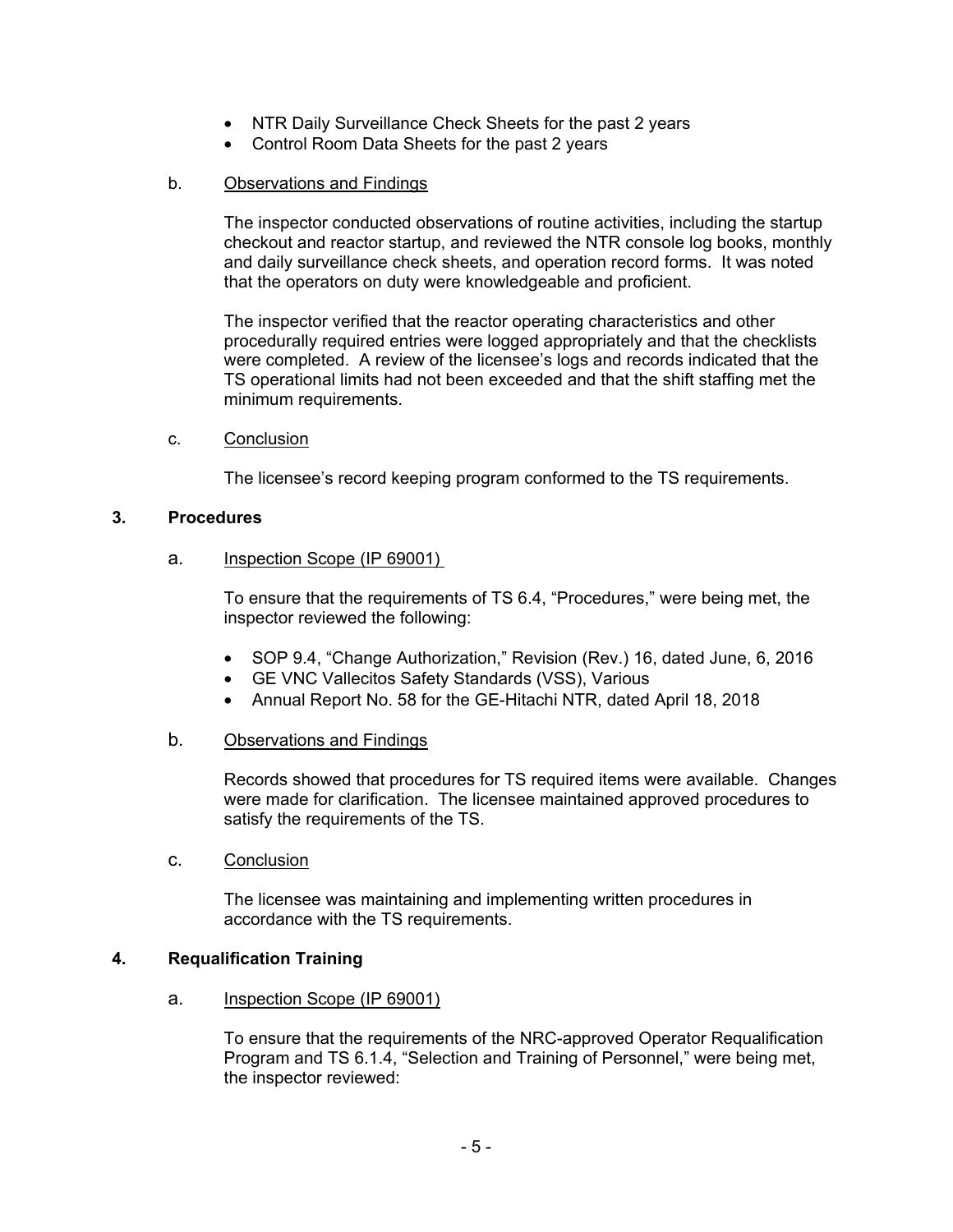- Reactor Operator Requalification Program for the "General Electric Nuclear Test Reactor," dated June 1987
- NTR Operator Requalification Written and Operating Examination for the past 2 years
- Requalification Training Records for the past 2 years
- Medical examination records for the past 2 years
- b. Observations and Findings

As of the date of the inspection, all the operators' licenses were current. All operators were enrolled in the licensee's NRC-approved requalification and training program and had completed the minimum required hours per quarter of operating the reactor. The inspector noted that operators were receiving the required biennial medical examinations.

The licensee's requalification program included requirements for an annual operating test and a biennial written examination. The inspector verified that both examinations were administered at the specified frequency and that the level of difficulty was comparable to that of NRC-administered examinations.

The inspector confirmed that the requalification program was being administered in a manner that sufficiently maintains the qualifications and proficiency of all licensed operators.

c. Conclusion

Operator requalification was conducted as required by the Requalification Program and NRC regulations.

## **5. Surveillance and Limiting Conditions of Operation**

#### a. Inspection Scope (IP 69001)

To ensure that the requirements of TS Sections 3.0, "Limiting Conditions for Operation (LCO)," 4.0, "Surveillance Requirements," 6.0, "Administrative Controls," and maintenance procedures were being met, the inspector reviewed:

- NTR Console Log Books for the past 2 years
- NTR Surveillance Check Sheets for the past 2 years
- Annual Report No. 58 for the GE-Hitachi NTR, dated April 18, 2018
- SOP 6.0, "Operational Summary"
- SOP 12.0, "Preventive Maintenance NTR,"

### b. Observations and Findings

Daily, weekly, monthly and other periodic checks, tests, and verifications for TS required LCOs were being completed as required. The inspector performed a random sampling of the required surveillances and verified that all of the recorded results were within the TS and procedurally prescribed parameters.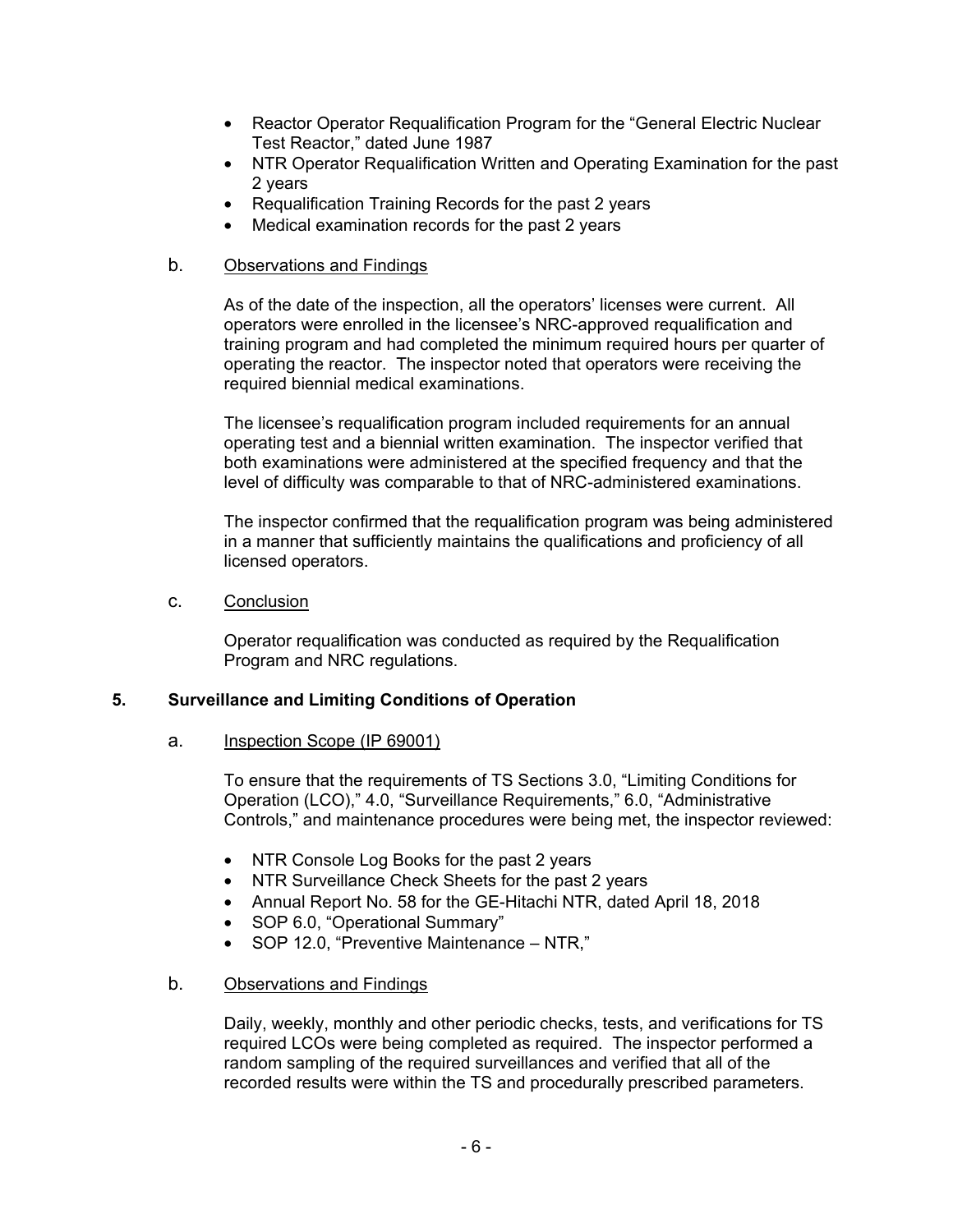The records and logs were noted to be complete and were being maintained as required.

c. Conclusion

The LCO and surveillances required by the TS were being properly implemented.

## **6. Experiments**

#### a. Inspection Scope (IP 69001)

The inspector reviewed the following to verify compliance with TS Sections 3.5 and 4.5, "Experiments," Section 6.2, "Independent Reviews," and Section 6.4, "Procedures":

- NTR SOP 10.1 "Experiment Type Approvals," for explosive material radiography, various dates
- Annual Report No. 58 for the GE-Hitachi NTR, dated April 18, 2018
- NTR Console Log, various dates

## b. Observations and Findings

The inspector reviewed the process for the approval and conduct of experiments at the facility. The licensee's work tracking spreadsheet raises flags appropriately to notify of any restrictions and limitation thresholds that might be exceeded by the prepared work. The experiments and storage on site were being addressed and in adherence. The inspector determined that the experimental review process and approval for handling and storage of trinitrotoluene-equivalent explosive material is in accordance with the TS and approved procedures.

#### c. Conclusion

Experiments were reviewed and performed in accordance with the TS requirements and the licensee's written procedures.

#### **7. Health Physics**

#### a. Inspection Scope (IP 69001)

To ensure the requirements of Title 10 of the *Code of Federal Regulations* (10 CFR) Part 20, "Standards for Protection against Radiation," TS Sections 3.2, "Reactor Control and Safety System," 3.4, "Reactor Cell and Ventilation System," 4.2, "Reactor Control and Safety System," 4.4, "Reactor Cell and Ventilation System," and 6.3, "Radiation Safety," requirements were being met, the inspector reviewed the following:

- Meeting minutes of the GE VNC as low as reasonable achievable committee for the past 2 years
- GE VNC dosimetry records for the past 2 years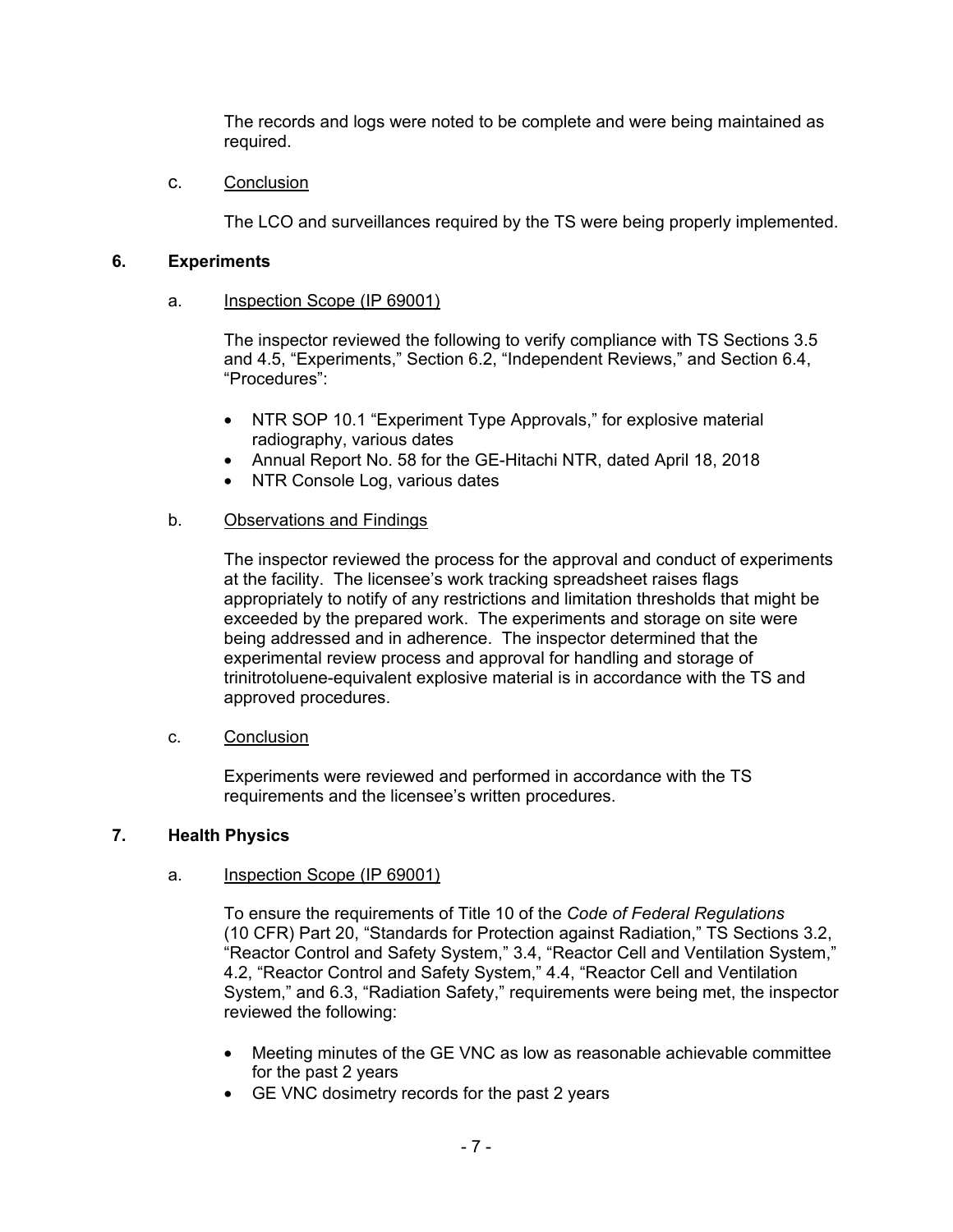- Annual RPP Review for the past 2 years
- Survey results for daily, weekly, monthly, routine, and special surveys for the past 2 years
- Calibration and periodic check records for radiation monitoring instruments for the past 2 years
- Annual Report No. 58 for the GE-Hitachi NTR, dated April 18, 2018

### b. Observations and Findings

The inspector toured the facility and interviewed licensee personnel, observing practices regarding the use of dosimetry, radiation monitoring equipment, and placement of radiological postings and barriers and determined that they were appropriate.

The licensee used a National Voluntary Laboratory Accreditation Program-accredited vendor to process personnel dosimetry. Radiation work permits were used for all activities to track workers and dose sources with appropriate alarm set points depending on each different area. Due to the reduced staffing levels, exposure amounts have increased for the two active license holders, though one is receiving the majority of the increase as the primary reactor operator. The facility has an administrative limit of 300 millirem/quarter. On occasion, a request for additional exposure has been submitted and approved. The inspector noted that, even with these increases, doses were well within the regulatory limits and consistent with the operations of the NTR.

The licensee's RPP was established through various standards and procedures in use at the facility. These were maintained and available on-line. The program included requirements that all personnel who performed work in association with radioactive material receive training in radiation protection, policies, procedures, requirements, and facilities. These were being tracked on-line and completed at the required frequency. Additionally, the annual review of the RPP was being completed internally by different managers at the required frequency.

The inspector reviewed survey and calibration records and found that they were being completed as required with no safety issues identified. The inspector also observed surveys being performed and found the process appropriate. Copies of current notices to workers were posted in the facility.

The inspector reviewed the records documenting on-site and off-site effluent and environmental monitoring stations for the past 2 years. Airborne and water releases were below regulatory limits. Off-site samples indicated normal background.

#### c. Conclusion

The inspector verified that the licensee's RPP was effective in minimizing radiation doses to individuals through training, notices to workers, radiation monitoring and surveys, and calibrated equipment. The program met regulatory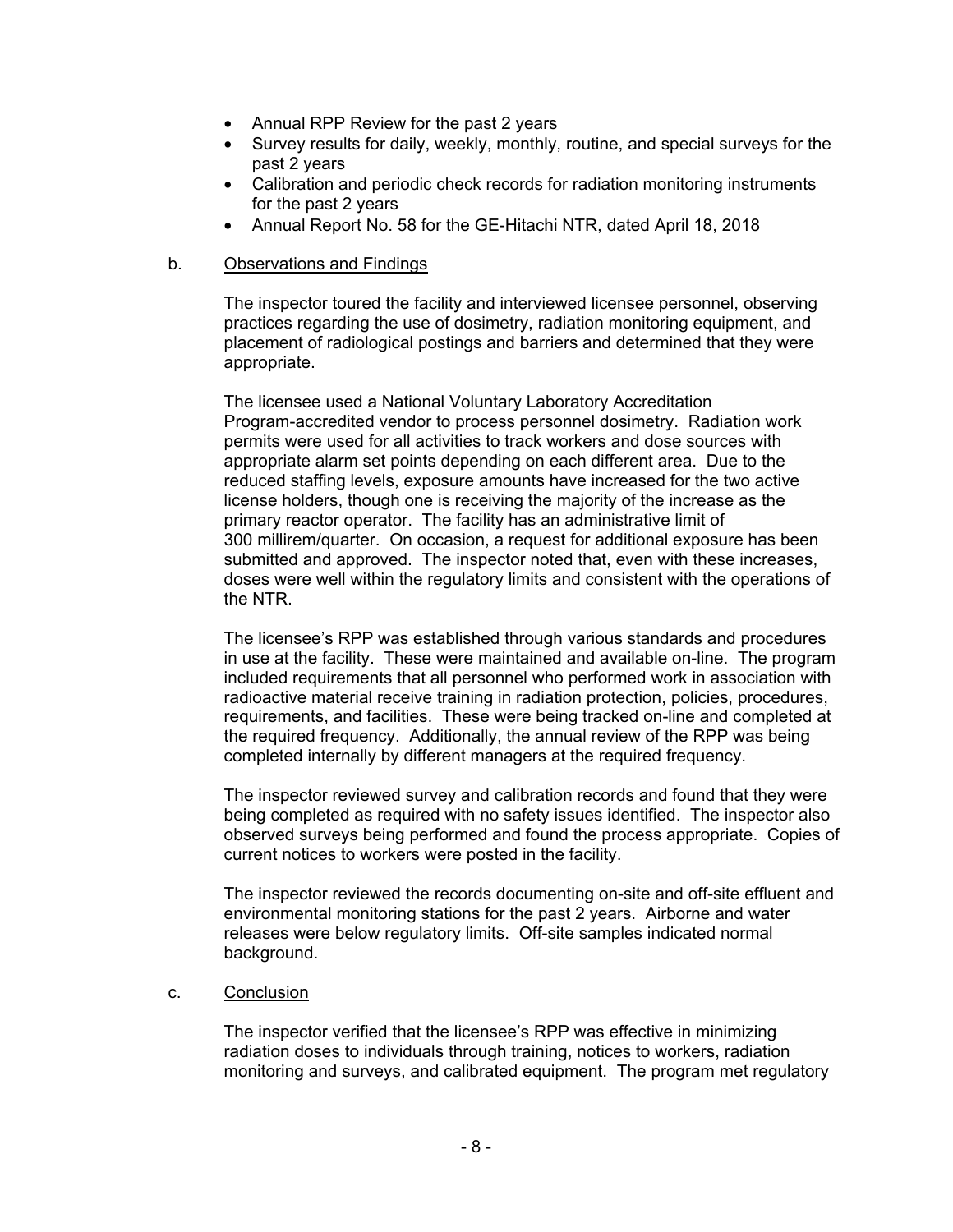requirements. Effluent releases, effluent monitoring, and environmental monitoring satisfied license and regulatory requirements.

# **8. Design Changes**

## a. Inspection Scope (IP 69001)

To ensure the requirements of 10 CFR 50.59, "Changes, tests and experiments," the TS, and the licensee's administrative procedures were being met, the inspector reviewed the following:

- Annual Report No. 58 for the GE-Hitachi NTR, dated April 18, 2018
- 10 CFR 50.59, Determination Worksheet

## b. Observations and Findings

During the inspection, the licensee conducted a maintenance activity to repair secondary cooling system flowmeter. Testing was performed and results correlated with previous data. All changes were reviewed and approved by the senior reactor operator/NTR Manager, Regulatory Compliance, Vallecitos Technological Safety Council, and the VNC Site Manager as required.

## c. Conclusion

Records indicated that changes at the facility were acceptably reviewed in accordance with 10 CFR 50.59 and applicable licensee administrative controls.

## **9. Committees, Audits and Review**

## a. Inspection Scope (IP 69001)

The inspector reviewed the following to verify compliance with TS Section 6.2, "Independent Reviews":

- Annual Report No. 58 for the GE-Hitachi NTR, dated April 18, 2018
- Vallecitos Technical Safety Council (VTSC) Committee Meeting Minutes for the last 2 years

## b. Observations and Findings

The inspector verified that the NSRG, composed of the VTSC and regulatory compliance (RC) were in compliance with TS Section 6.2. VTSC composition, meeting quorums, and meeting frequency followed the requirement of VSS 1.1. The inspector also reviewed the RC's periodic audits of the facility operations, maintenance, and administration. The independent group was completing the audits within the required 2-year cycle.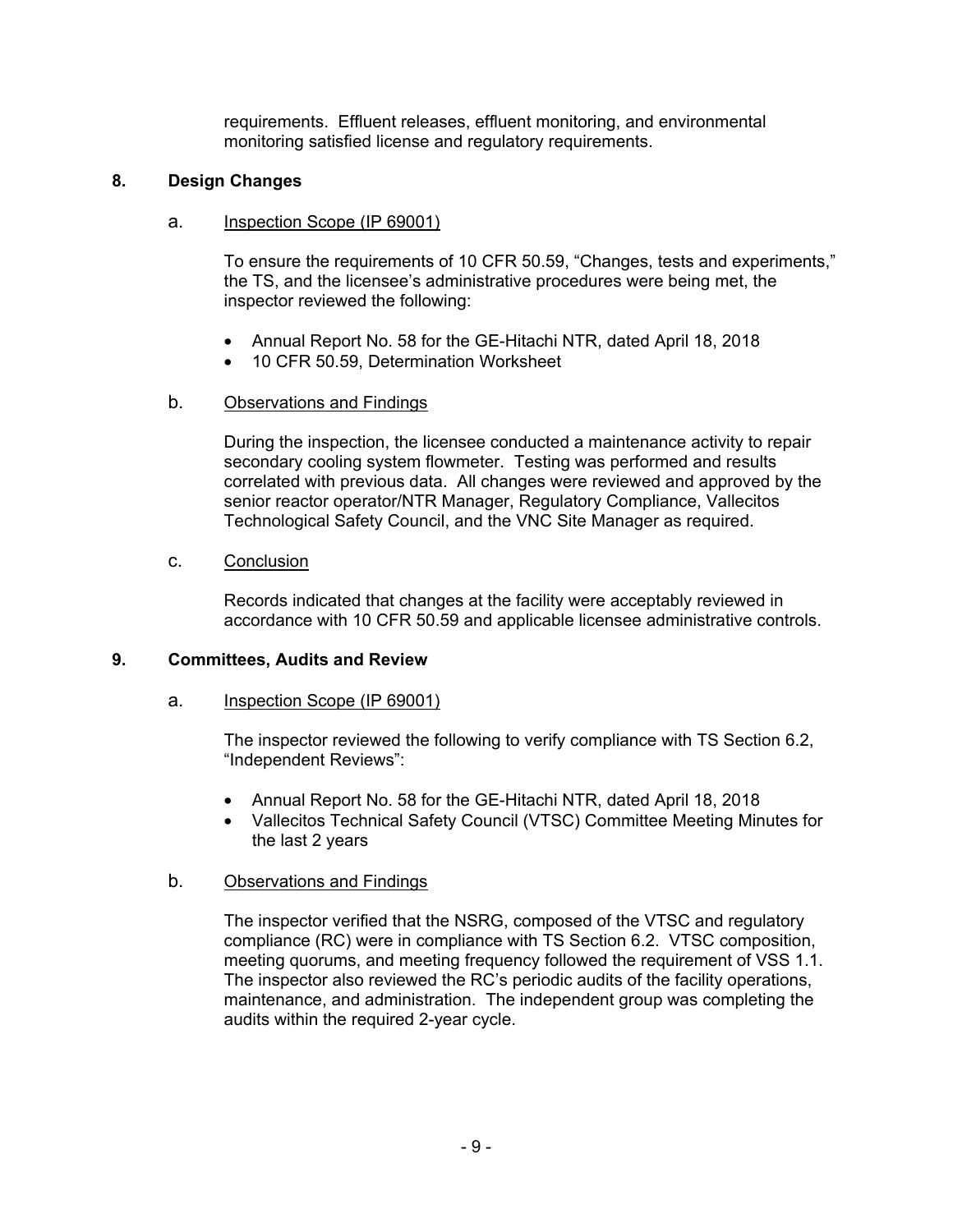## c. Conclusion

The review and audit program was being conducted acceptably by the NSRG as stipulated in the TS.

## **10. Emergency Preparedness**

### a. Inspection Scope (IP 69001)

To ensure that the requirements of the E-Plan were being met, the inspector reviewed:

- "GE Hitachi Vallecitos Nuclear Center (VNC) Integrated Contingency Plan," dated October 2015
- VNC Reactor and Radiological Radiological E-Plan, reviewed November 2013
- SOP 8.0, "Emergency Procedures"
- Memorandum of understanding with Valleycare Medical Center, Alameda County Sheriff's Office, and Paramedics Plus
- VNC Biennial Exercise and Building Evacuation Drills for the past 2 years
- Various VNC Emergency Training Records

### b. Observations and Findings

The E-Plan currently in use was being properly maintained by the licensee. The inspector noted that the E-Plan was applicable to the VNC campus and the NTR has implemented specific procedures. These procedures were readily available in the NTR control room and offices.

The inspector reviewed records for the monthly alarm testing and the semi-annual emergency equipment cabinet inventory check and found that they were being completed as required.

Training for the facility operators, staff, and members of the VNC having emergency response duties included completion of an initial training program and the performance of annual review and an examination. Several staffers have completed respirator program training as well which included annual fit test, medical, and equipment checks. The inspector noted through records and interviews with licensee personnel that the training and examination was completed satisfactorily.

The inspector also noted that off-site first responders participated in on-site orientation and training. Participants included Paramedics Plus Alameda, the Alameda County Sheriff's Office, and the Cal Fire department.

Through the review of drill scenarios and record reviews, the inspector determined that key emergency response personnel can respond to an emergency condition as required. The annually emergency evacuation drill was conducted as required by the E-Plan. The biennial comprehensive emergency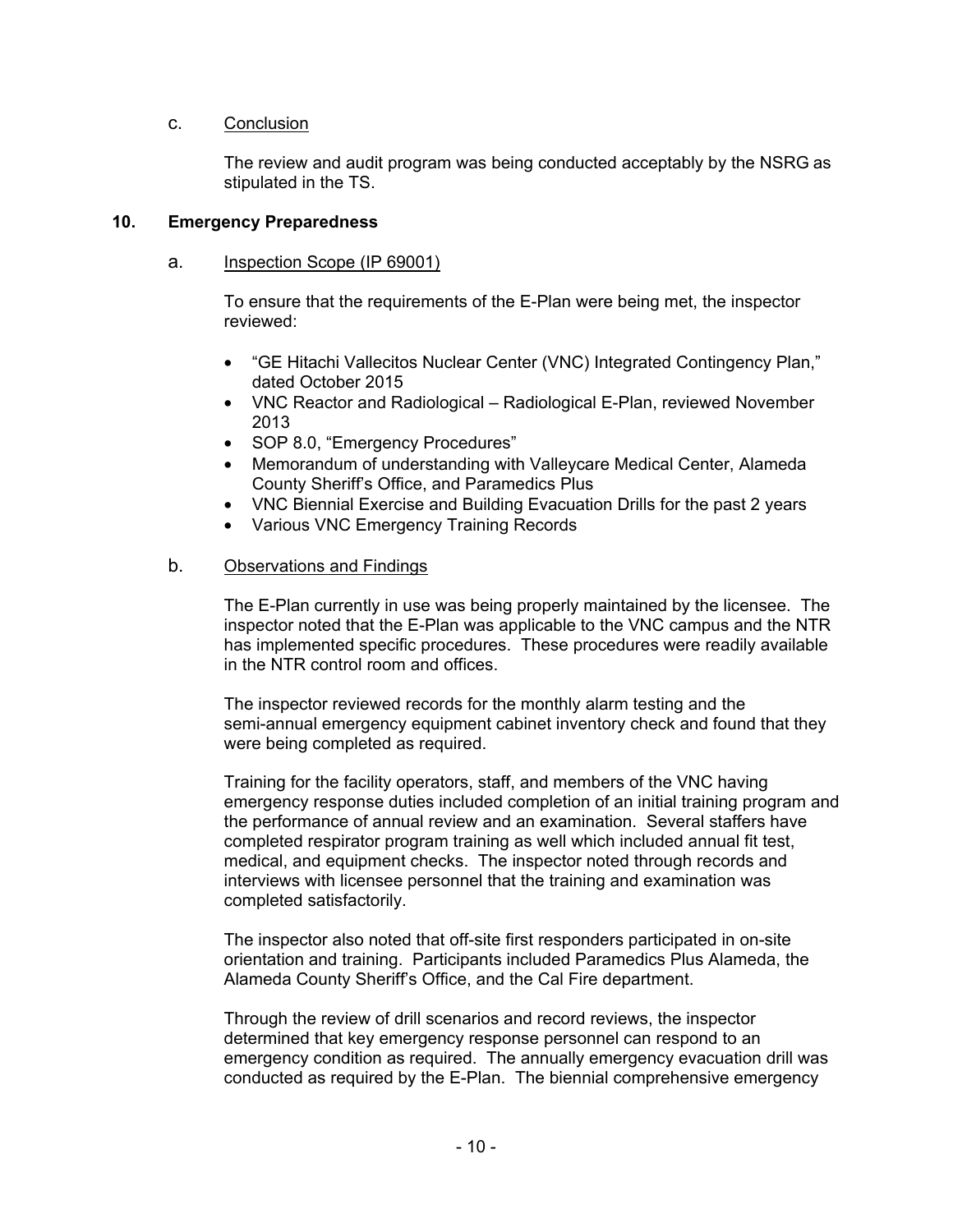drill, which involved State and local officials, was also completed. The lessons learned were discussed at the end of the drill.

## c. Conclusion

The emergency preparedness program was conducted in accordance with the E-Plan and implementing procedures.

## **11. Maintenance Logs and Records**

#### a. Inspection Scope (IP 69001)

To ensure that the requirements of TS Sections 3.0, "Limiting Conditions for Operation (LCO)," 4.0, "Surveillance Requirements," 6.0, "Administrative Controls," and maintenance procedures were being met, the inspector reviewed:

- NTR Console Log Books for the past 2 years
- NTR Surveillance Check Sheets for the past 2 years
- Annual Report No. 58 for the GE-Hitachi NTR, dated April 18, 2018
- SOP 12.0, "Preventive Maintenance NTR,"
- NTR Preventive Maintenance Index and Completion Records

## b. Observations and Findings

The inspector reviewed the corrective maintenance cards for minor issues for the past 2 years, with no issues identified. Major maintenance activities discussed in the annual reports were previously reviewed by the inspector. Routine and preventive maintenance were well controlled and documented in a tracking system.

A review of the NTR preventive maintenance log indicated that all maintenance activities were generally conducted consistent with applicable requirements and that any modifications had been properly evaluated in accordance with 10 CFR 50.59. After all maintenance items were completed, system operational checks were performed to ensure the affected systems were operable before returning them to service.

#### c. Conclusion

Maintenance was performed and logs and records maintained consistent with the TS and licensee procedure requirements.

## **12. Fuel Handling Logs and Records**

#### a. Inspection Scope (IP 69001)

To ensure that fuel integrity was being maintained, the inspector interviewed licensee personnel and reviewed: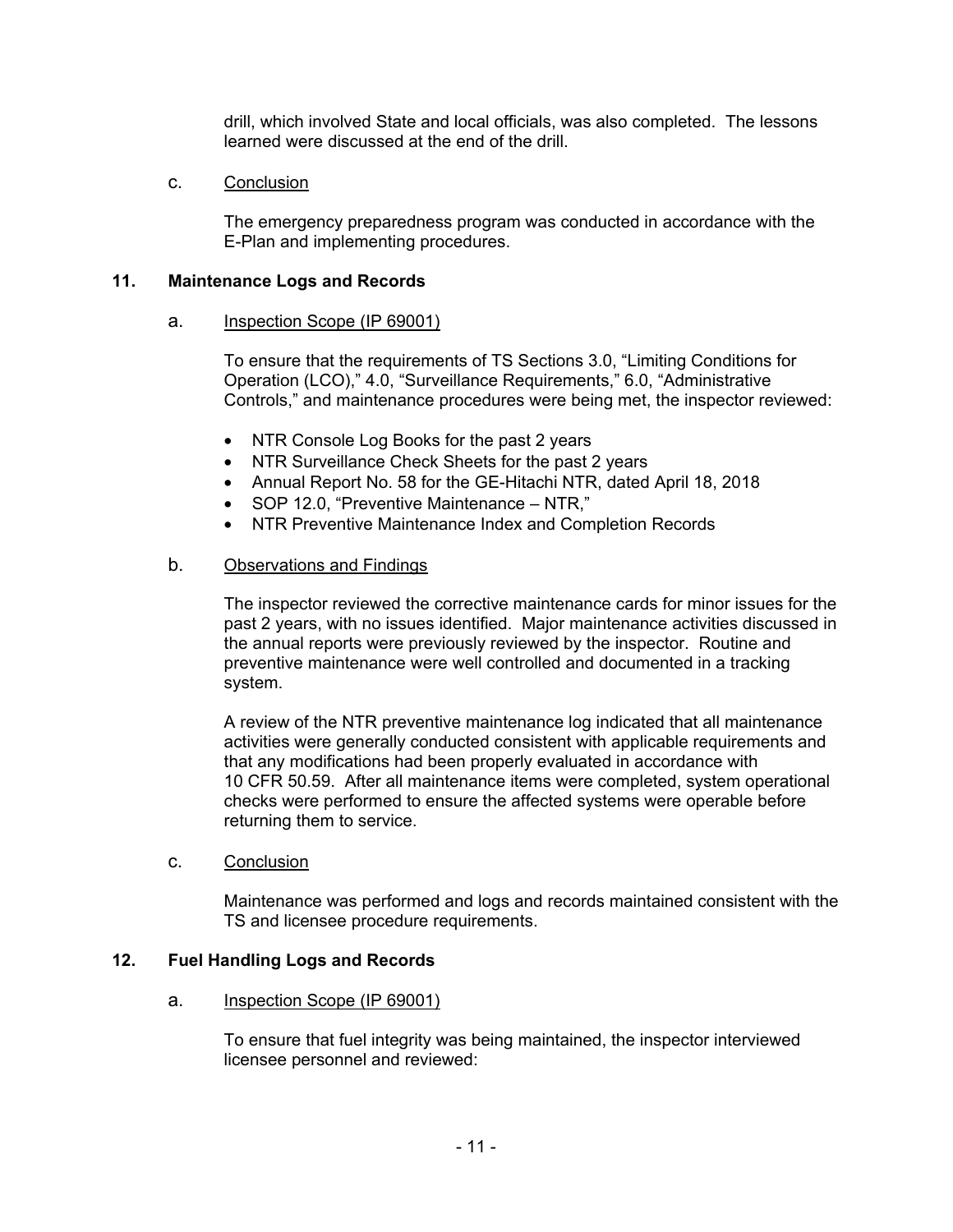- NTR Console Log Books for the past 2 years
- Annual Report No. 58 for the GE-Hitachi NTR, dated April 18, 2018

## b. Observations and Findings

The licensee did not conduct fuel movements and fuel inspection is not required by the TS. In the event fuel handling is required, the licensee indicated that they would develop procedures to conduct such operations. Fuel integrity is verified via the primary chemistry surveillance. The inspector did not identify any issues with the results.

## c. Conclusion

Fuel movements were performed safely in accordance with the TS requirements and licensee procedural requirements.

## **13. Transportation of Radioactive Materials**

## a. Inspection Scope (IP 86740)

The inspector reviewed the following to verify compliance with regulatory and procedural requirements for shipping or transferring licensed material:

- Selected records of radioactive material transfers for the last 2 years
- GE VNC VSS, Standard No. 7.5, "On-Site Transfers of Radioactive Material"
- Certificates for Transportation of Radioactive Material Various Survey Records

## b. Observations and Findings

Records showed that radioactive material produced in the reactor and destined to be shipped off site were typically transferred to the facility's State of California broad scope license.

Radioactive material to be used on site were also transferred to the broad scope license and distributed by Environmental Health and Safety. The irradiated material was held for decay until levels were below established limits. The transfer forms indicated the material had been surveyed prior to custodial change. The program for radioactive material transfer and transport were consistent with procedural requirements.

The inspector also verified that individuals responsible for transporting radioactive material received radioactive material and transportation of radioactive material training. They are certified every 2 years.

#### c. Conclusion

Radioactive material shipments were made according to procedures and regulatory requirements.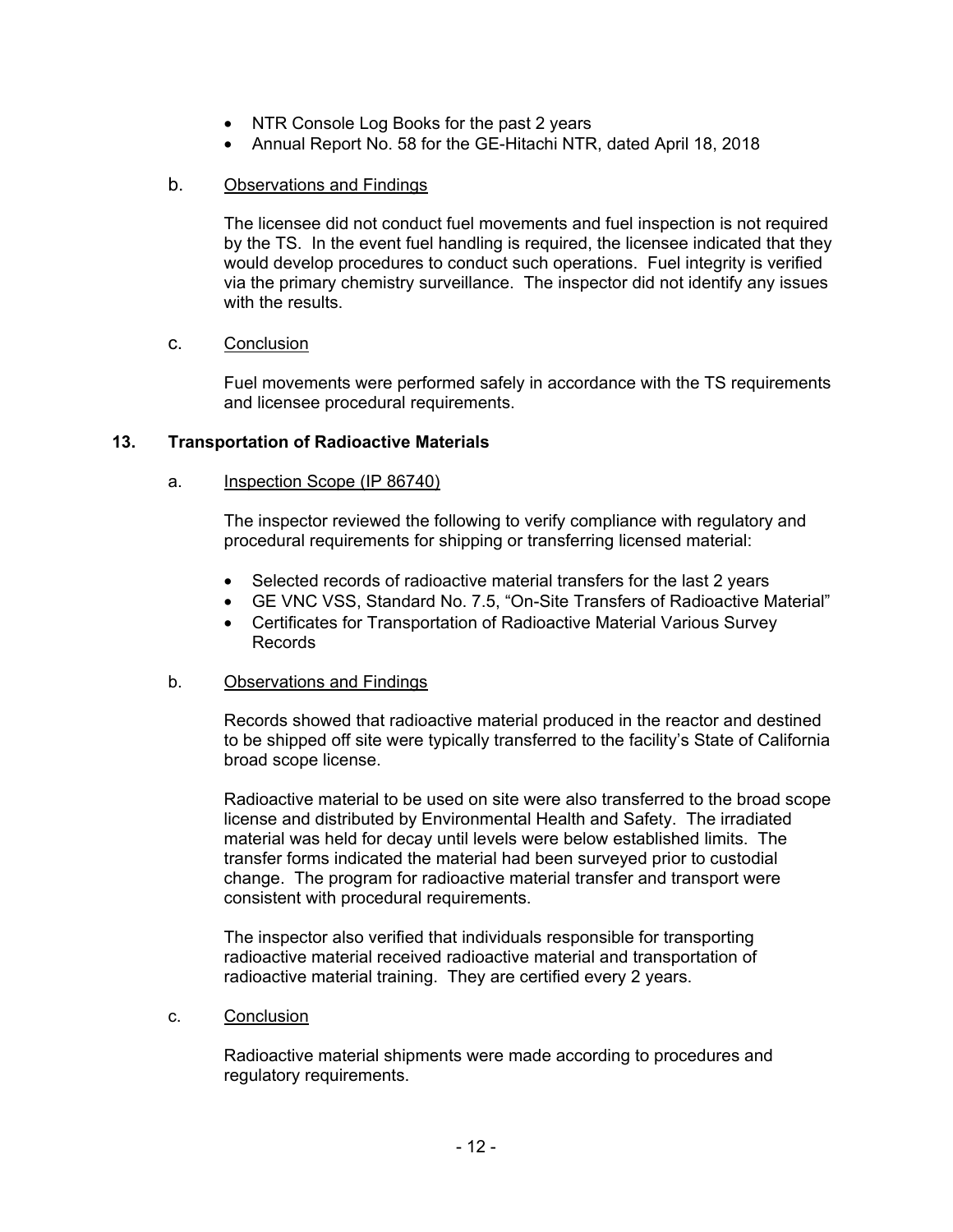# **14. Exit Interview**

The inspector presented the inspection results to licensee management at the conclusion of the inspection on July 12, 2018. The inspector described the areas inspected and discussed in detail the inspection observations. The licensee acknowledged the findings presented and did not identify as proprietary any of the material provided to or reviewed by the inspector during the inspection.